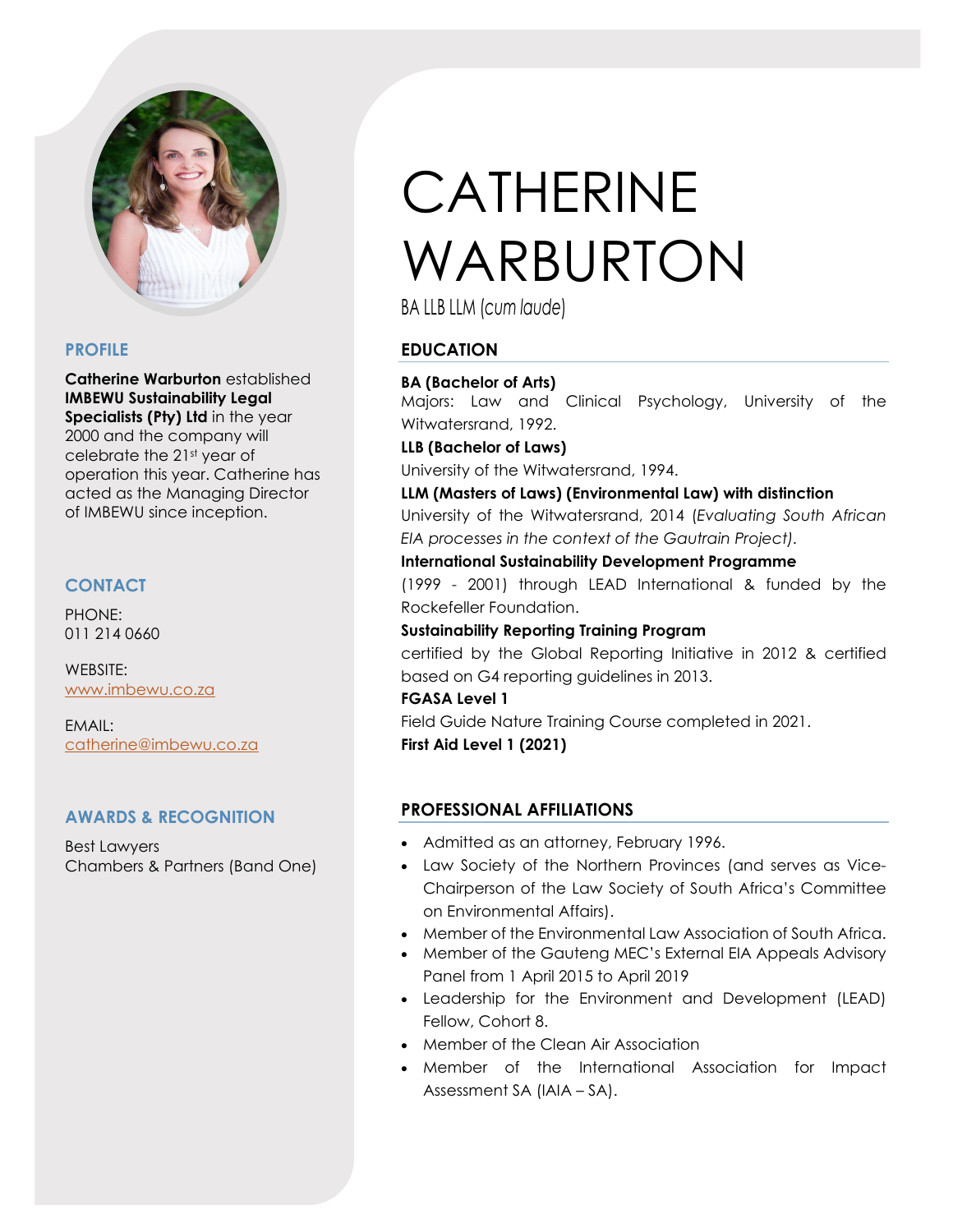#### **EXPERIENCE:**

#### **December 2000 to Present:**

#### **IMBEWU Sustainability Legal Consultants (Pty) Ltd**

- Specialise in all aspects of environmental law and manage or review of most of the work completed by other professionals at IMBEWU.
- Experience in climate change work with particular attention to the developing international and South African climate change legal regimes, and the implementation of Clean Development Mechanism (CDM) projects in South Africa.
- Compile electronic SHE Legal Registers for mining and non-mining operations.
- Have conducted numerous workshops and training sessions on enviro-legal issues.
- Provide general support and advice on corporate level SHE and Sustainability legal, policy and reporting issues.
- Monitoring of sustainability legal developments and provide input into legislative and policy developments.
- Conducted SHE legal audits and due diligence investigations for industrial and mining operations.
- Legal input into due diligence investigations, risk assessments and EMPs.
- Acting for various private nature reserves in successfully opposing certain developments through the Development Facilitation Act Tribunal Process and the EIA processes and with on-going environmental and land related issues on private reserves.
- Process related advice and review of EIAs for a number of linear infrastructure developments with a focus on transportation infrastructure and transmission lines.
- Have conducted High Court litigation on environmental matters, especially review applications.
- Involved in a number of Arbitrations regarding responsibility for environmental liabilities.
- Assisting numerous project development companies with the planning of new developments.
- Assisting Wind and Solar Energy companies with environmental legal advice appeals and due diligence investigations.
- Assisting various companies and private entities with objections to the pollution of water courses by third parties which impact on their operations.
- Advice to mining companies on groundwater related issues and advising on a number of mine closures.

#### **Specific Project Examples**

- Assisted LEAD International and Anglo Coal with inputs to the WSSD in Johannesburg 2002.
- Legal input into an EIA for SAs first Landfill Gas CDM Project and assistance with the development of the CDM project from 2003 until 2006.
- Member of the Province Support Management Team for the development period of the Gautrain Project from 2007 – 2012.
- Environmental legal advice to the Gautrain Management Agency (GMA) on operational issues and proposed extensions from 2013 – 2016.
- Assisted with the Legal Review for the investigation on the extension of the Greater Addo National Park.
- Advising the SA Chinese Tigers Trust on legal issues pertaining to the importation and re-wilding of Chinese Tigers in SA & the establishment of a reserve for the Tigers.
- Environmental legal review of the existing Ekurhuleni Metropolitan Municipality's by-laws, proposing amendments to by-laws and assisting with the drafting of a new environmental by-law pertaining to green buildings in 2014 and 2015.
- Advised on the environmental legal aspects of the Gautrain Project EIA and other major SA EIAs.
- Drafting of a Memorandum of Understanding between GAUTRANS and GDACE on environmental issues.
- Acting for the Oprah Winfrey Leadership Academy in opposing a proposed development in Henley-on-Klip.
- Representing a large corporate in the first criminal private prosecution in South Africa in terms of NEMA.

**May 1998 – December 2000:**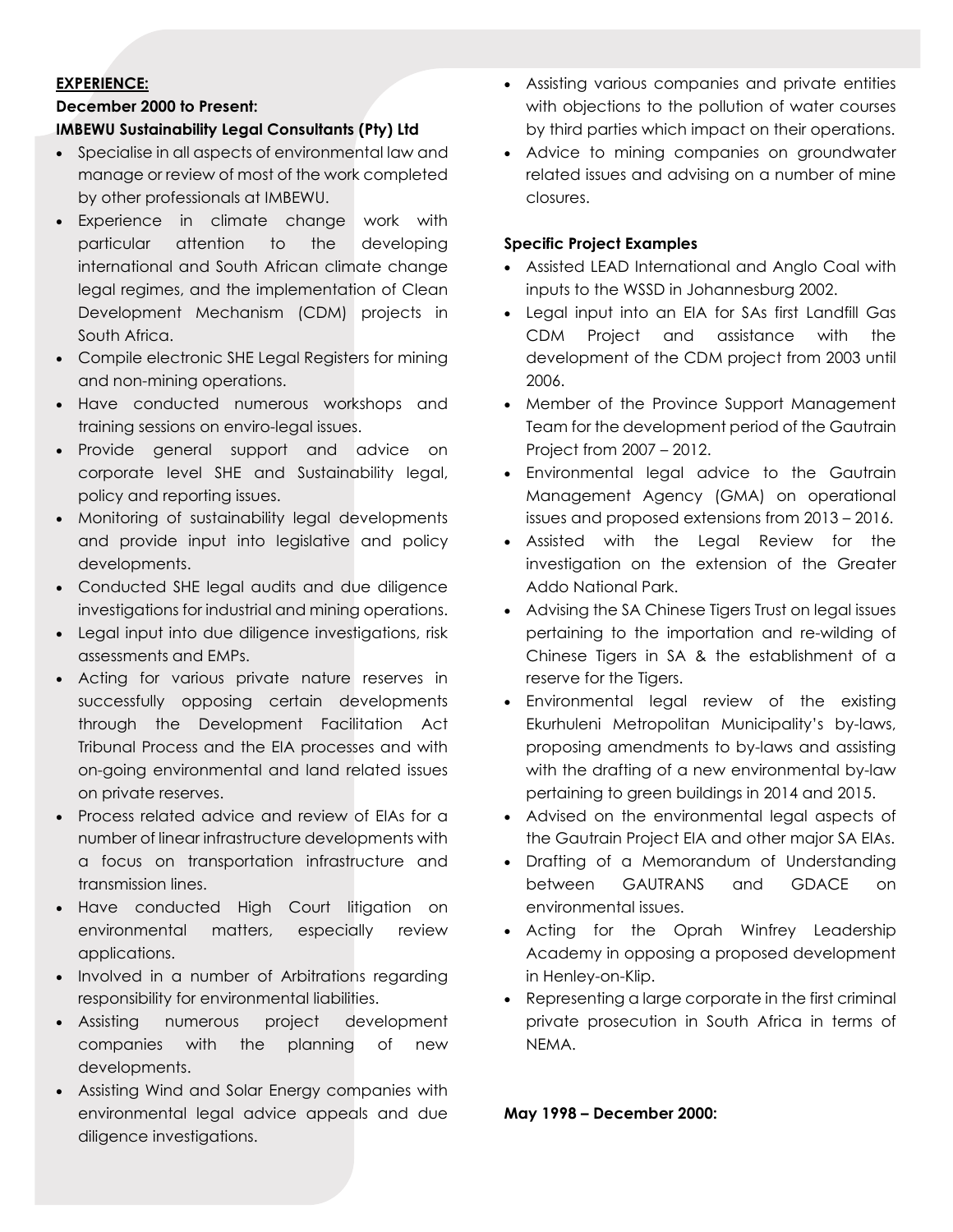# **Anglo American Corporation of South Africa Limited – Legal Department – in-house Environmental Legal Counsel:**

- General environmental legal advice provided to Anglo American Group companies.
- Involved in the Environmental Legal Due Diligence for the listing of the Anglo American on the London Stock Exchange.
- Involved in the environmental legal aspects of the Anglo American purchase of the Zambian Copper mines and a detailed review of Zambian environmental and health and safety legislation.
- Assessed feasibility of potential projects in the DRC.
- Compiled electronic SHE Legal Registers for mining and non-mining companies in the Anglo Group.
- Monitoring of and advice on sustainability legal developments and provided input into legislative drafting and policy developments through entities such as Business SA and the Chamber of Mines.
- Assisted Anglo Coal with the development of its Climate Change Policy & representation on SA Business Lobby Groups at national and international meetings on Climate Change matters.

# **1996 – April 1998: Moolmans Attorneys Inc Associate**

- Involved in all aspects of environmental legal work at Moolmans Attorneys Inc as a Professional Assistant and an Associate.
- Enviro-legal work included input to EIA's, EMS's, Due Diligence investigations, Cost Benefit Analyses, Awareness Training, Workshops and multi-disciplinary Risk Assessments.
- Acted as an adjudicator for the Provincial Government's Housing Department and conducted general litigation matters including environmental litigation.

# **1994 – 1996:**

## **Moodie and Robertson Attorneys – Candidate Attorney and Professional Assistant**

- **Dealt with general practice and legal** environmental law issues and was specifically involved with prospecting, mining and litigious matters.
- Obtained extensive experience in both Magistrate's Court and High Court litigation, and in general commercial matters.

# **PAPERS AND PRESENTATIONS:**

- Published a critical analysis of the Constitutional Court judgement relating to civil imprisonment in the May 1996 issue of the "De Rebus" Attorneys Journal.
- Nominated by the Association of Law Societies to attend a United Nations Workshop on Environmental Litigation in Uganda and presented a paper there in August 1997.
- Published a report on a United Nations Environmental Law Conference in the December 1997 issue of "De Rebus."
- Conducted International Leadership for the Environment and Development Training Course (LEAD) as a member of the Southern African Region from 1999 to 2001. Graduated in Moscow in September 2001.
- Nominated by LEAD International for the Global Leaders of Tomorrow Programme in 2004 which is managed by the World Economic Forum.
- Presented the legal component of a seminar on Environmental Impact Assessments at Rhodes University, Grahamstown annually from 2000 – 2003 and from 2009 to 2016.
- Attended 13th UNFCCC Subsidiary Body Meetings in Lyon, France in September 2000 as a Business representative.
- Attended COP 6 Conference on Climate Change at The Hague in November 2000 as a business representative.
- Presented the legal component of the course offered by Potchefstroom University on Rehabilitation in July 2001 and 2002.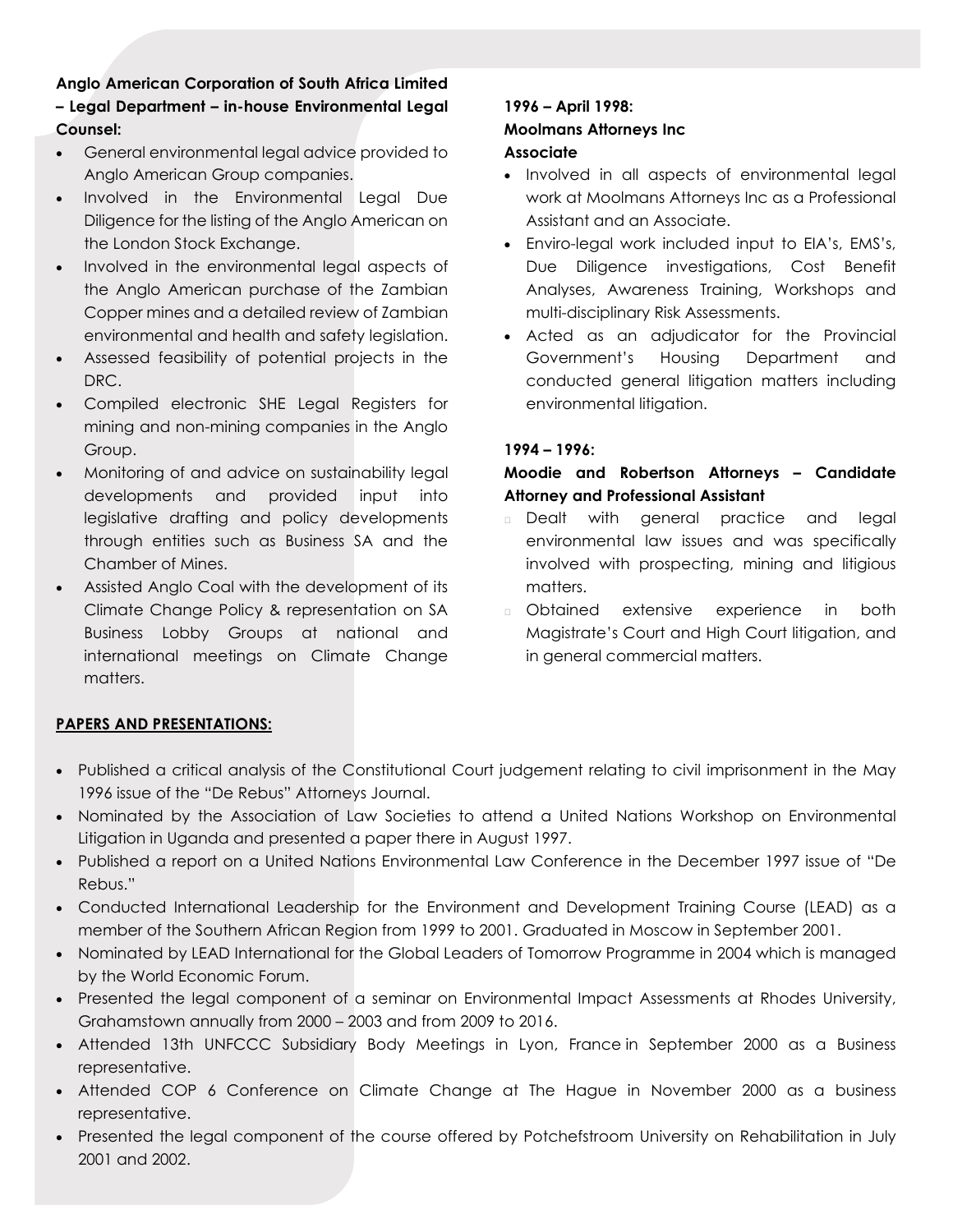- Conducted SA Government Training course on environmental law and Climate Change in July 2003.
- Co-responsibility for drafting of UNDP Report entitled: "*Engaging the Private Sector in Clean Development Mechanism Related Activities in South Africa. National Environmental Legal Requirements Applicable to Landfill Gas Capture and Use on Landfill Sites in South Africa*".
- Co-drafted a paper entitled "*Clean Development Mechanism Projects and the South African Mining Industry: Key Legal Issues for Consideration*" in 2003 and presented the paper at the Chamber of Mines International Sustainable Development Conference in November 2003.
- Attended the Fifth World Parks Congress in September 2003 on behalf of the National Parks Support Group Trust.
- Presented a paper at the 22nd Annual SA Transport Conference on "*The EIA for the Gautrain Rapid Rail Link: Issues, Challenges and Lessons Learnt*."
- Presentation to SA Institute of Civil Engineers on "*An Environmental Lawyer's perspective of the Gautrain Rapid Rail Link Project*" in August 2004.
- Conducted a training workshop in 2005 on Climate Law issues for Price Waterhouse Coopers' prospective Designated Operational Entity (DOE) Team in order to meet the requirements for their registration as a DOE with the Executive Board.
- Presentation at BASIC (*Building and Strengthening Institutional Capacity in Climate Change in Developing Countries*) Workshop in Paris in March 2005 and participation at BASIC Workshop on Adaptation to the Effects of Climate Change in Delhi, India in May 2006. [IMBEWU was a South African Team member of the BASIC project which is an EU funded capacity-building project aimed at enhancing the capacity of the public sector in the climate change negotiations. See: [www.basic-project.net\]](http://www.basic-project.net/)
- Co-drafted Paper: "*Options for Greenhouse Gas Mitigation Mechanisms in South African Legislation*", IMBEWU's contribution to the BASIC Project, November 2006.
- Co-published an article entitled "*Evaluation of alternatives in the EIA process: Have the legal requirements evolved in the new EIA regulations?*" in the September/October 2007 issue of the "Environmental Management" magazine in South Africa.
- Co-published an article entitled *"Protecting SA's Coastline"* in the September 2008 issue of "Without Prejudice".
- Published a Book Review of "*Environmental Compliance and Enforcement in South Africa: Legal Perspectives*" in the De Rebus November 2009 Edition.
- Featured in an article for the Business Day "*Women in Law*" feature in March 2010.
- Co-presented an IMBEWU Cross-Cutting EIA Workshop in March 2011.
- Featured in a Carte Blanche TV broadcast on the legal requirements for telecommunication masts in 2011.
- Attended UNFCCC COP17 in Durban in 2011 as an Inter-Governmental Organisation representative.
- Co-organised an International Conference on "*Climate Change Law & Governance in the Global South*" in the context of COP17 in Durban in December 2011. More than 150 attendees participated in the Conference.
- Review of article entitled "*Managing realistic expectations*", published in "COP17: Climate Change The New Economy" for COP 17 in December 2011.
- Co-author of "*Climate change and environmental impact assessment in South Africa*", published in the Practical Law Company (PLC) Multi-jurisdictional Guide, 2011/2012.
- Co- author of the Chapter on "*Environment: South Africa, climate change, renewable and energy*", published in the PLC Multi-jurisdictional Guide, 2011/2012.
- Contributed to a 2012 United Nations Report of the High Level Panel on the CDM Policy Dialogue, entitled "A Call to Action".
- Published an article entitled "The State of the Land: Legal Complexities in the regulation of Contaminated Land." In Environmental Management July/August 2012 & presented on this topic at the Annual Environmental Law Conference in August 2012.
- Published an article in the Without Prejudice, November 2012 issue on notification requirements applicable to Contaminated Land.